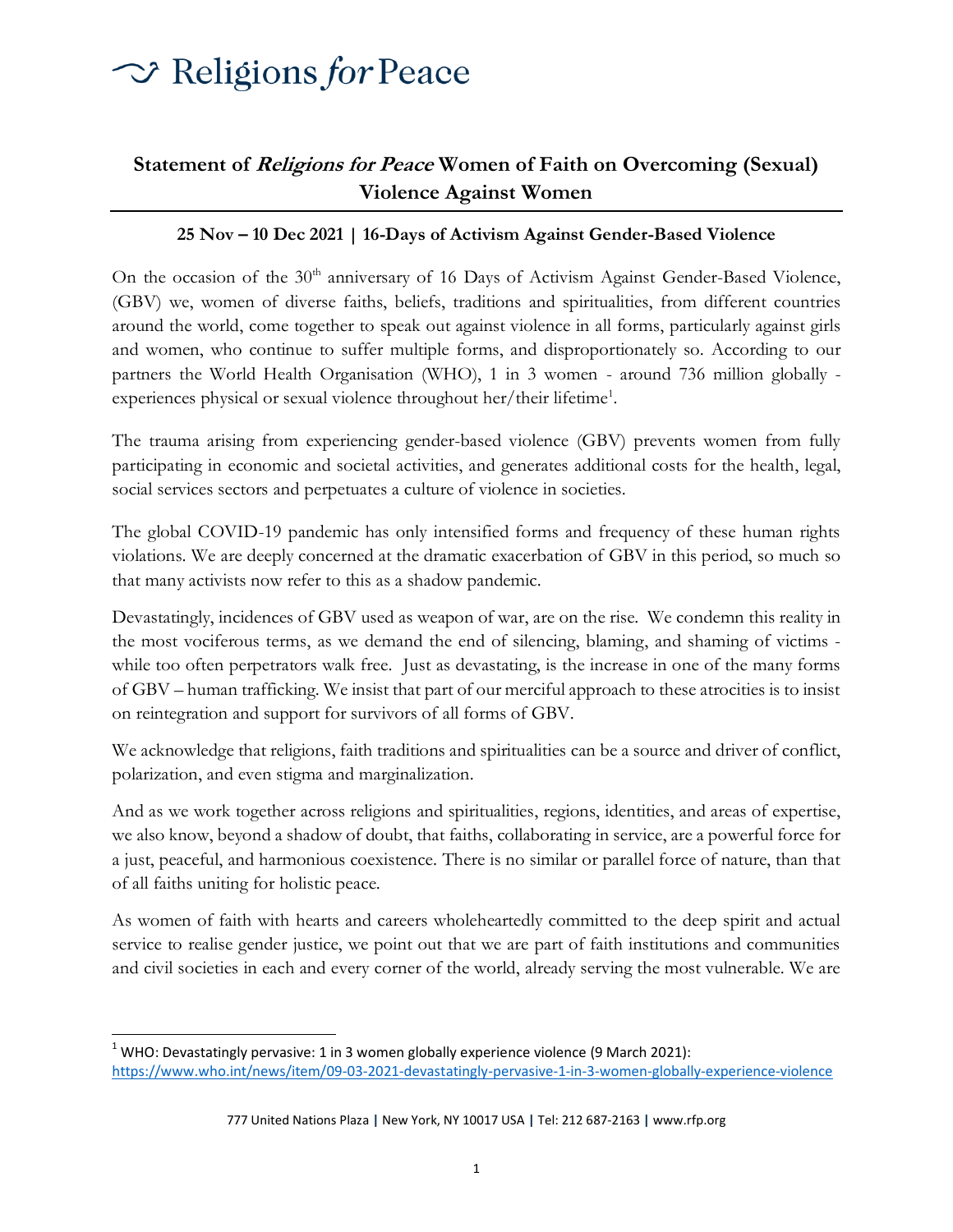# $\sim$  Religions for Peace

not outliers. Ours is the oldest ethos of servant leadership, learned and lived and loved through our generations and ancestors.

Together, we commit to:

*Honouring* the legacy of multi-religious collaboration by serving alongside one another, transcending boundaries of difference and strengthening relationships of trust among our diverse communities.

*Continuing* to tend to the educational, health, nutritional, ecological, cultural, political as well as psychosocial and spiritual care needs of millions of communities. Breaking the silences around gender-based violence, which continue to create trauma, pain, and suffering among individuals and communities, by raising our voices, in unison at each and every opportunity and forum.

*Seeking* partnerships among governmental, intergovernmental, and non-governmental (civil society) entities, as we represent many faith traditions, communities, and cultures across the world, working successfully as a multi-religious entity – *Religions for Peace.*

As we commit, we unite our voices to *call* for the following wisdom:

- **To Governments and intergovernmental organisations**: ensure a 'whole of government' as well as a 'whole of society' approach to tackling GBV. This means ratifying all the international conventions, and ensuring our own national legislation is amended accordingly.
	- o For example, ensuring the ratification of the Istanbul Convention on preventing and combating violence against women and domestic violence and the ratification of the ILO Convention 190 on ending violence against women in the formal and informal working environment.
	- o Work with all civil society entities (including religious and multi-religious ones) to inform and support their mobilization to use their respective strengths to eradicate GBV in all its forms.
	- o Regularly monitor GBV engagement among diverse religious institutions and communities and support religious/interreligious entities to gather data and research as to incidences of GBV eradication strategies and means and laudating those who are innovative and successful in working through their organisations to raise awareness, amend legislation, and reduce GBV instances in war and peace times.
- **To our Religious Institutions and faith-based communities and entities**: we must raise systematic and systemic awareness about GBV, and the means to identify, report, heal and prevent these atrocities. To which end, we ask
	- o For more learned and trained use of social media as platform to provide and spread information to fight and prevent GBV. Ensure the information is provided in local languages, including indigenous languages.
	- o For male religious leaders to work with us and more with one another to raise awareness about all forms of GBV and to take responsibility and denounce these.